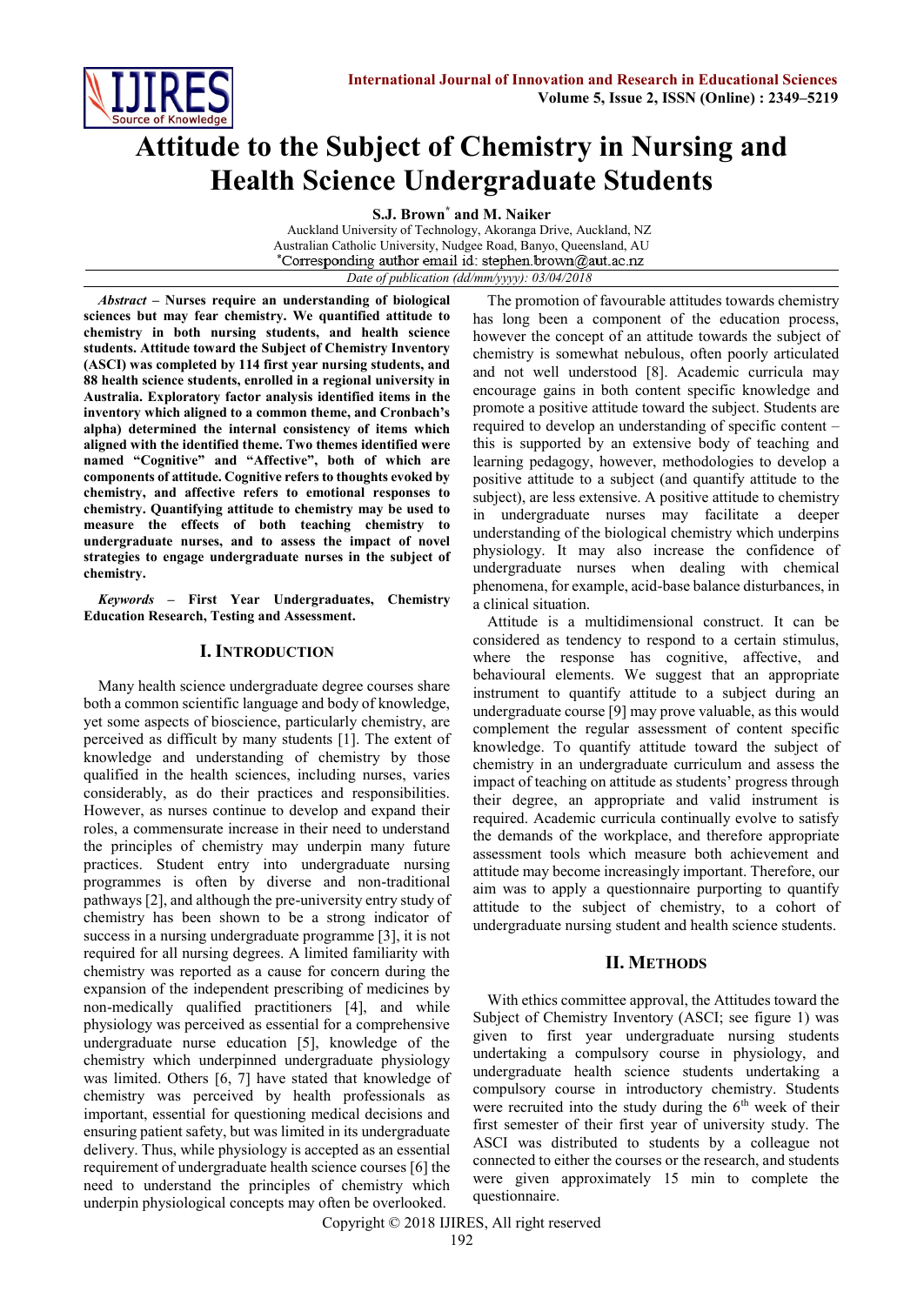

# **International Journal of Innovation and Research in Educational Sciences Volume 5, Issue 2, ISSN (Online) : 2349–5219**

**CHEMISTRY IS:** 

| 1.  | easy           | $12$   3   4   5   6   7   hard<br>1                                                                      |
|-----|----------------|-----------------------------------------------------------------------------------------------------------|
| 2.  | worthless      | 3   4   5   6   7  <br>beneficial<br>1<br>2 <sub>1</sub><br>$\perp$                                       |
| 3.  | exciting       | 1 1 2 3 4 5 6 7<br>boring                                                                                 |
| 4.  | complicated    | 3   4   5   6   7   simple<br>112                                                                         |
| 5.  | confusing      | 3 <sup>1</sup><br>$5 \mid 6 \mid 7 \mid$ clear<br>4 <sup>1</sup><br>1<br>2<br>п                           |
| 6.  | good           | 3   4   5   6   7  <br>2 <sub>1</sub><br>1<br>bad                                                         |
| 7.  | satisfying     | 5   6   7  <br>2<br>3<br>4<br>J.<br>frustrating<br>1<br>-1<br>$\mathbf{I}$                                |
| 8.  | scary          | 5   6  <br>2 <sub>1</sub><br>3 <sup>1</sup><br>4<br>7 <sup>1</sup><br>fun<br>1                            |
| 9.  | comprehensible | 5   6   7  <br>incomprehensib<br>2<br>3 <sup>1</sup><br>4<br>1                                            |
| 10. | challenging    | 3   4   5   6   7   not challenging<br>2<br>-1<br>$\mathbf{1}$                                            |
| 11. | pleasant       | 3   4   5   6   7   unpleasant<br>$1 \mid 2 \mid$                                                         |
| 12. | interesting    | 3   4   5   6   7  <br>dull<br>1<br>$\begin{array}{c} 2 \end{array}$                                      |
| 13. | disgusting     | 3   4   5   6   7   attractive<br>2 <sub>1</sub><br>1                                                     |
| 14. | comfortable    | 5 <sub>1</sub><br>6   7   uncomfortable<br>$2 \mid 3 \mid$<br>4 <sub>1</sub><br>$\vert$ 1<br>$\mathbf{1}$ |
| 15. | worthwhile     | 4   5   6   7  <br>2 <sub>1</sub><br>$3 \mid$<br>useless<br>1                                             |
| 16. | work           | 5   6   7  <br>2<br>3   4  <br>1<br>-1<br>play                                                            |
| 17. | chaotic        | 5   6   7  <br>2 <sub>1</sub><br>3 <sup>1</sup><br>4<br>organized<br>1                                    |
| 18. | safe           | 3 <sup>1</sup><br>4<br>$5 \mid 6 \mid 7 \mid$ dangerous<br> 1 <br>2<br>J.                                 |
| 19. | tense          | 3   4   5   6   7   relaxed<br>2<br>$1 \mid$                                                              |
| 20. | insecure       | 1123445677<br>secure                                                                                      |

Fig. 1. Attitude to the Subject of Chemistry Inventory (ASCI). A 20 - item semantic differential instrument used to quantify attitude in undergraduate students studying introductory chemistry. For analysis, scores were reversed

for items 1, 3, 6-9, 11-16, 19, and 20, using:  $-1*(n-8)$ .

Questionnaires were completed by 114 nursing students. This was distributed to students in a tutorial class setting (maximum number in each tutorial was 25 students), during a normal teaching period. All nursing students were undertaking a 12 week first year university course in introductory human anatomy and physiology, with a weekly 3hour lecture and a weekly 1hour tutorial. Within this course several topics with 'chemistry content' were introduced, examples of which are: electrolyte and acidbase balance, nutrition and metabolism, and endocrinology.

Questionnaires were also completed by 88 health science students enrolled in Biomedical Science and Food Science degrees. This was distributed to students in a 2hour fortnightly tutorial, during a normal teaching period. All health science students were undertaking a compulsory first year 12week introduction to chemistry course with a 2hour weekly lecture allocation, a fortnightly tutorial and a fortnightly practical class. Topics in this course covered both organic chemistry and inorganic chemistry.

For both the nursing students and the health science students, exploratory factor analysis was carried out using IBM SPSS Statistics 19. Factors were extracted by the principal axis factoring method with varimax rotation. Visual inspection of the scree plot was used to identify the number of factors required for a solution – for both groups a two-factor solution was strongly suggested by visual inspection of the scree plots.

Internal consistencies were calculated by Cronbach's alpha for each subscale – this statistic indicates the degree to which item scores in a subscale correlate with each other and the total score. Cronbach's alpha values close to 1 (the maximum possible) suggest that the items in the subscale are each measuring the same construct.

# **III. RESULTS**

Mean (standard deviation) responses to each ASCI item are shown in table 1. Possible scores for each item are from 1 to 7 inclusive, and a score of 4 for an item indicates no preference for either of the opposing terms.

Table I. Mean (SD) responses to the Attitudes to the Subject of Chemistry Inventory (ASCI) in nursing undergraduates and health science undergraduates. Each question was scored from  $1 - 7$ . For the semantic differential applicable to each item, see figure 1.

|                     | Q1    | Q2    | Q3    | Q4    | Q5    | Q6    | Q7    | Q8    | Q9    | 010   |
|---------------------|-------|-------|-------|-------|-------|-------|-------|-------|-------|-------|
| Nursing             | 5.9   | 5.1   | 4.4   | 3.1   | 3.0   | 3.8   | 5.0   | 3.3   | 4.4   | 2.3   |
| $(n=114)$ $(1.3)$   |       | (1.3) | (1.8) | (2.1) | (2.0) | (1.5) | (1.7) | (1.7) | (1.5) | (1.7) |
| Health              | 5.3   | 5.8   | 3.6   | 2.9   | 3.5   | 3.1   | 3.8   | 3.8   | 3.6   | 2.3   |
| Science<br>$(n=88)$ | (1.6) | (1.2) | (1.3) | (1.7) | (1.6) | (1.4) | (1.7) | (1.4) | (1.3) | (1.6) |

|                     | Q11   | 012   | Q13   | Q14   | Q15   | Q16   | Q17   | Q18   | 019   | 020   |
|---------------------|-------|-------|-------|-------|-------|-------|-------|-------|-------|-------|
| Nursing             | 4.7   | 3.5   | 4.0   | 4.7   | 3.1   | 2.3   | 3.5   | 3.7   | 2.8   | 3.7   |
| $(n=114)$           | (1.5) | (1.9) | (1.5) | (1.6) | (1.5) | (1.6) | (1.7) | (1.6) | (1.4) | (1.5) |
| Health              | 3.8   | 2.8   | 4.4   | 4.1   | 2.6   | 2.6   | 4.4   | 3.6   | 3.3   | 4.0   |
| Science<br>$(n=88)$ | (1.2) | (1.6) | (1.2) | (1.4) | (1.5) | (1.4) | (1.6) | (1.5) | (1.5) | (1.5) |

For the undergraduate nursing students, the Kaiser-Meyer-Olkin (a measure of sampling adequacy) was  $>0.75$ , indicating that there were sufficient responses to justify the exploratory factor analysis approach. Also, for the undergraduate health science students, the KMO was >0.75. For the undergraduate nursing students, our exploratory factor analysis indicated that two principle components explained much of the variance within the data. Initial eigenvalues for components 1 and 2 were 6.945 and 3.053 respectively – these cumulatively explained 50% of the total variance. We also report a similar finding with the undergraduate health science students, where our exploratory factor analysis also indicated that two principle components explained much of the total variance.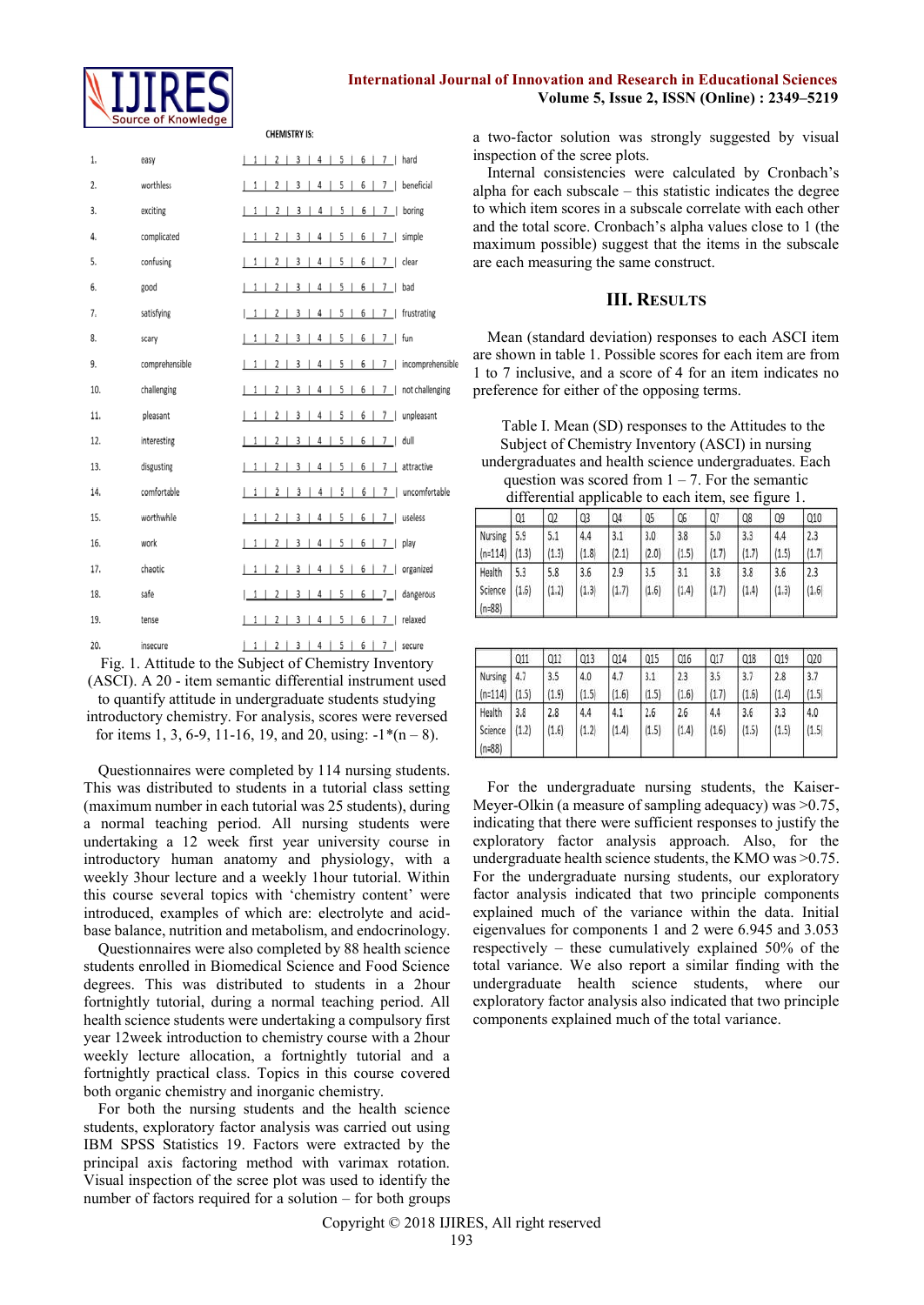

Table 2. Exploratory Factor Analysis of the Attitude toward the Subject of Chemistry Inventory (ASCI) in undergraduate nursing students ( $n = 114$ ). Loading profiles and the corresponding ASCI item are shown, and loadings <0.5 are omitted. \* denotes a reversed scale in the

component.

| ASCI item:                     | Component:<br>"AFFECTIVE" | ASCI item:                           | Component:<br>"COGNITIVE" |
|--------------------------------|---------------------------|--------------------------------------|---------------------------|
| Q2<br>worthless - beneficial*  | $-613$                    | Q4<br>complicated - simple           | .727                      |
| Q6<br>good-bad                 | .708                      | Q5<br>confusing - clear              | .771                      |
| Q7<br>satisfying - frustrating | .641                      | Q8<br>scary - fun                    | .739                      |
| Q11<br>pleasant - unpleasant   | .671                      | 010<br>challenging - not challenging | .730                      |
| 012<br>interesting - dull      | .750                      | Q16<br>work - play                   | .649                      |
| 015<br>worthwhile - useless    | .704                      | 019<br>tense - relaxed               | .754                      |

Initial eigenvalues for components 1 and 2 were 6.370 and 3.496 respectively – these cumulatively explained 49.4% of the total variance. Item – component loading profiles for each of the two-component solutions for undergraduate nursing students and undergraduate health science students are shown in tables 2 and 3 respectively (excluding absolute values  $\leq 0.5$ ). As shown in table 2, for the undergraduate nursing students, six items loaded onto component 1 (which we have named "Affective"), and six items loaded onto component 2 (which we have named "Cognitive"). For the health science students, the same six items loaded onto each component – however, an additional 3 items could be included in the Affective component, and an additional 2 items could be included in the Cognitive component (see table 3).

Table 3. Exploratory Factor Analysis of the Attitude toward the Subject of Chemistry Inventory (ASCI) in undergraduate health science students ( $n = 88$ ). Factor loading profiles and the corresponding ASCI item are shown, and factor loadings <0.5 are omitted. \* denotes a reversed scale in the component.

| ASCI item:                                 | Factor:<br>"AFFECTIVE" | ASCI item:                                                  | Factor:<br>"COGNITIVE" |
|--------------------------------------------|------------------------|-------------------------------------------------------------|------------------------|
| Q2<br>worthless - beneficial*              | $-535$                 | Q4<br>complicated - simple                                  | .673                   |
| Q6<br>good-bad                             | .571                   | Q5<br>confusing - clear                                     | .666                   |
| Q7<br>satisfying - frustrating             | .530                   | Q8<br>scary-fun                                             | .559                   |
| Q11<br>pleasant - unpleasant               | .536                   | Q10<br>challenging - not challenging                        | .792                   |
| Q12<br>interesting - dull                  | .842                   | 016<br>work - play                                          | .666                   |
| Q15<br>worthwhile - useless                | .794                   | 019<br>tense - relaxed                                      | .658                   |
|                                            |                        | additional loadings identified for health science students: |                        |
| Q3<br>exciting - boring                    | .592                   | $\alpha$<br>easy-hard*                                      | $-629$                 |
| Q9<br>comprehensible -<br>incomprehensible | .594                   | 014<br>comfortable - uncomfortable*                         | $-619$                 |
| Q13<br>disgusting - attractive*            | $-550$                 |                                                             |                        |

For the undergraduate nursing students, Cronbach's alpha values for the two components were 0.87 and 0.66 for Affective and Cognitive, respectively. For the health science students, the values for the two components were 0.85 and 0.78 for Affective and Cognitive, respectively.

# **IV. DISCUSSION**

Using an exploratory factor analysis approach, our findings have shown that the ASCI can be used to quantify two components of attitude in both undergraduate nursing students and health science students. To our knowledge, this is the first application of the ASCI to undergraduate nursing students, and only the second application of the ASCI to health science students in Australia [10].

The two identified components can be considered as constructs of attitude, where component 1 has been termed "Affective" and component 2 has been termed "Cognitive". This finding shows some consistencies with the analysis of undergraduate chemistry students in the United States using the same instrument [9, 11]. In our study, items in the ASCI which align with the two identified components and which are common to both students' groups are shown in figure 2. This figure proposes a theoretical framework in which the responses to 6 ASCI items are used to quantify how an individual 'feels' about studying chemistry (Affective), and a further 6 items are used to quantify how an individual 'thinks' about studying chemistry (Cognitive).



Fig. 2. Theoretical framework aligning the semantic differentials identified in the ASCI with components of attitude, in undergraduate nursing students and health science students.

The ASCI was originally validated in the United States on undergraduates majoring in chemistry [9]. A shorter version of the original 20 item questionnaire was developed by XU and Lewis [11], also in chemistry undergraduates – this version (ASCIv2) contains only eight items in two subscales, "intellectual accessibility" (which aligns to the cognitive component of attitude), and "emotional satisfaction" (which aligns to the affect component of attitude). Using confirmatory factor analysis, Xu et al [10] showed that 4 questionnaire items (Easy – Hard, Complicated – Simple, Confusing – Clear, challenging – Unchallenging) could be included in the 'intellectual accessibility" subgroup. These authors also showed that

Copyright © 2018 IJIRES, All right reserved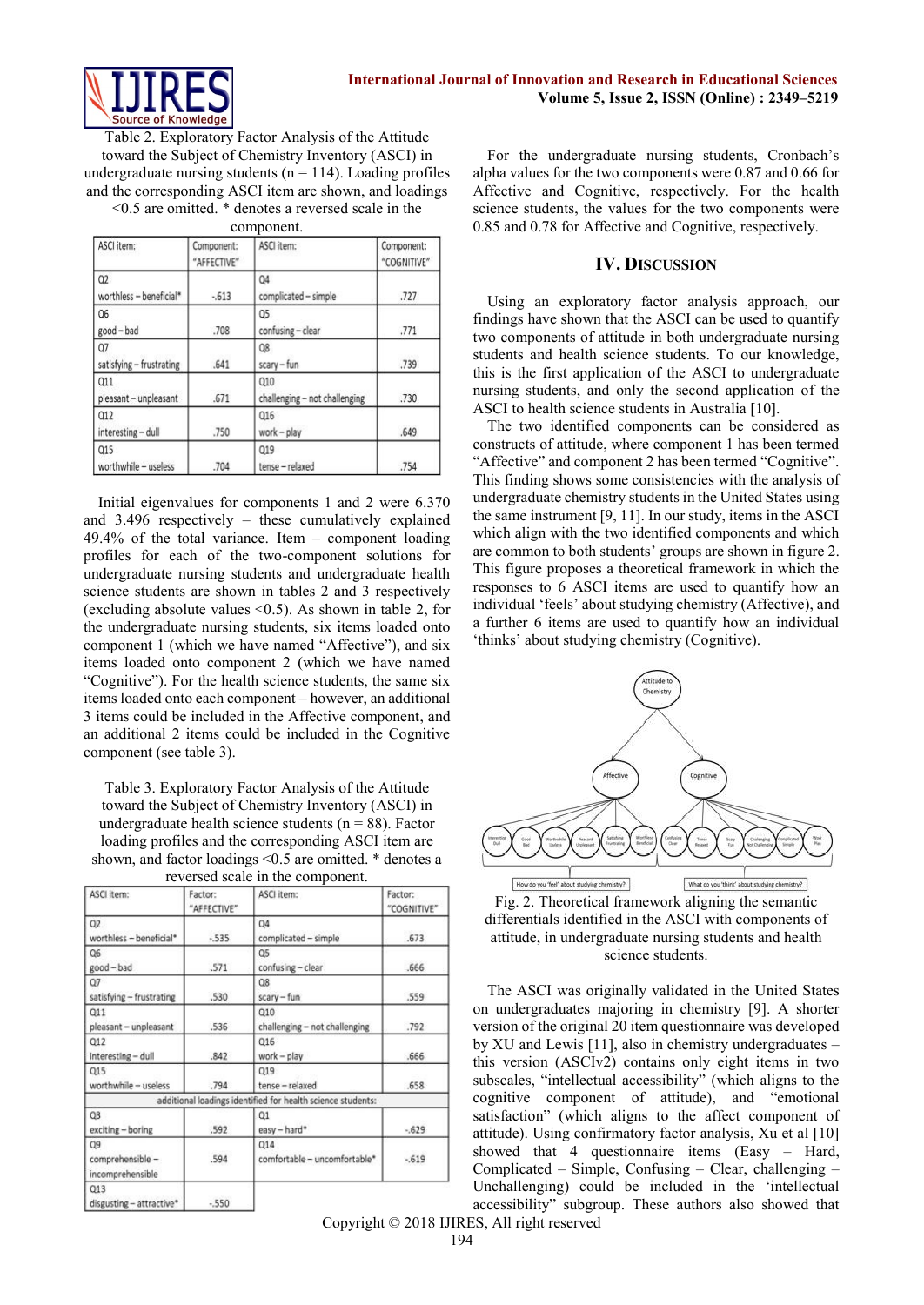

four questionnaire items (Uncomfortable – Comfortable, Frustrating – Satisfying, Unpleasant – Pleasant, and Chaotic – Organised) could be included in the "emotional satisfaction" subgroup.

The aim of our exploratory factor analysis was to identify components/sub-scales within the ASCI that explained the co-variation of the measured variables [12]. In the current study it identified two latent variables which we have termed cognitive and affective as these have previously been suggested to be important constructs of attitude [13]. In the current study, the principal axis factoring method (in preference to the maximum likelihood estimation method) was chosen as this method does not require data distribution assumptions. This study also used the observation of the scree plot to conclude that 2 latent variables were present in the data in preference to eigenvalues greater than 1. Given that the total variance available is equal to the number of items analysed, eigenvalues greater than 1 indicate that retained components explain more item variance than individual items. The scree plot is a graphical representation of descending eigenvalues against equally spaced factor numbers. Where the scree plot shows a distinct 'elbow' beyond which the difference in descending eigenvalues becomes small, the number of points preceding this elbow suggests the number of latent factors in the data.

Initially, exploratory factor analysis of the ASCI revealed a four-factor solution [9], where the factors: Intellectual accessibility, Anxiety, Interest and Utility and Emotional Satisfaction were identified. Later, others [11] presented a two-factor solution when using the ASCI in cohorts of undergraduate chemistry students, such that the factors "Intellectual Accessibility" and "Emotional Satisfaction" were identified as the principal components – these two factors were summarised to cognitive and affective, respectively. The cognitive factor relates to both intellectual accessibility and anxiety, and the affective factor relates to emotional satisfaction and interest. Our finding suggests that the ASCI may be used to identify these attitude constructs in both undergraduate nursing and health science students, and that the ASCI may potentially be used to quantify changes in attitude toward the study of chemistry in undergraduates in the health science disciplines.

Many allied health professions require a comprehensive understanding of physiology and pathophysiology – each of these requires some understanding of biological chemistry. Whilst curricula are often designed to deliver content and assess knowledge in these areas, rarely is attitude to these areas assessed. Health science degrees are diverse yet share a common body of knowledge. Understanding aspects of the biological sciences is an important requirement in many health science undergraduate programmes, and this is often reinforced by introductory courses in human biology and/or human physiology [5]. Many aspects of cellular function and physiology require some understanding of chemistry (particularly biochemistry), although its place in the health science curriculum is not assured. In the current study, students studying nursing were required to study two first year courses in human physiology without a requirement to undertake any study of introductory chemistry. The health science students were required to study two first year

courses in introductory chemistry, with the option to take additional courses in human biology and human physiology. Neither group of students were required to have any pre - University entry study of chemistry. Although academic performance of both cohorts can be measured using traditional methodologies, there are few valid instruments to quantify attitude in these cohorts. Results from the current study suggest that ASCI represent a suitable instrument to measure constructs of attitude in both nursing and health science undergraduates. It may potentially highlight the need to deliver chemistry education in an appropriate health science context within the undergraduate curriculum or be used to quantify the impact of novel teaching strategies used to develop a positive attitude to chemistry in a health science context.

Knowledge of chemistry may help pre-registration nurses understand the physiology that supports much of their clinical practice; however, the absence of chemistry in undergraduate nursing curricula may compromise this understanding [14]. A lack of bioscience (including biochemistry, physiology, and pharmacology) in preregistration nursing programmes has previously been reported [5] and this may contribute to the anxieties of newly graduating nurses [15, 16]. These anxieties are not restricted to the newly qualified, as the lack of knowledge of chemistry in both experienced nurses [17, 18] and nurse educators [19, 20] evoked concerns regarding drug actions and pharmacology practices.

### **V. CONCLUSION**

Knowledge of chemistry can underpin an understanding of human physiology, and evidence suggests that an apparent fear and anxiety of biosciences, including chemistry, may prevail in undergraduate nursing students. We suggest that an instrument to quantify attitude to chemistry may be a useful tool to gauge the effects of curriculum development in nurse education, and we propose that developing a favourable or positive attitude to chemistry may be congruent with the development of academic competency in chemistry in undergraduate nurses. Exploratory factor analysis of our data on both undergraduate nursing students and health science students indicate that the ASCI, a 20-item questionnaire validated in chemistry majoring students has two subscales. These subscales align with two constructs of attitude, namely "affective" and "cognitive", and are somewhat consistent with a previous report on a refined version of the ASCI. In our further research, we propose to use the ASCI at regular intervals in an undergraduate nursing programme to gauge any changes to key components of their attitude toward chemistry. We also propose to examine the relationship between constructs of attitude and academic performance in health science students.

#### **ACKNOWLEDGMENT**

The Authors are very grateful to The Chemistry Discipline Network for financial assistance (Catalyst Grant 2013).